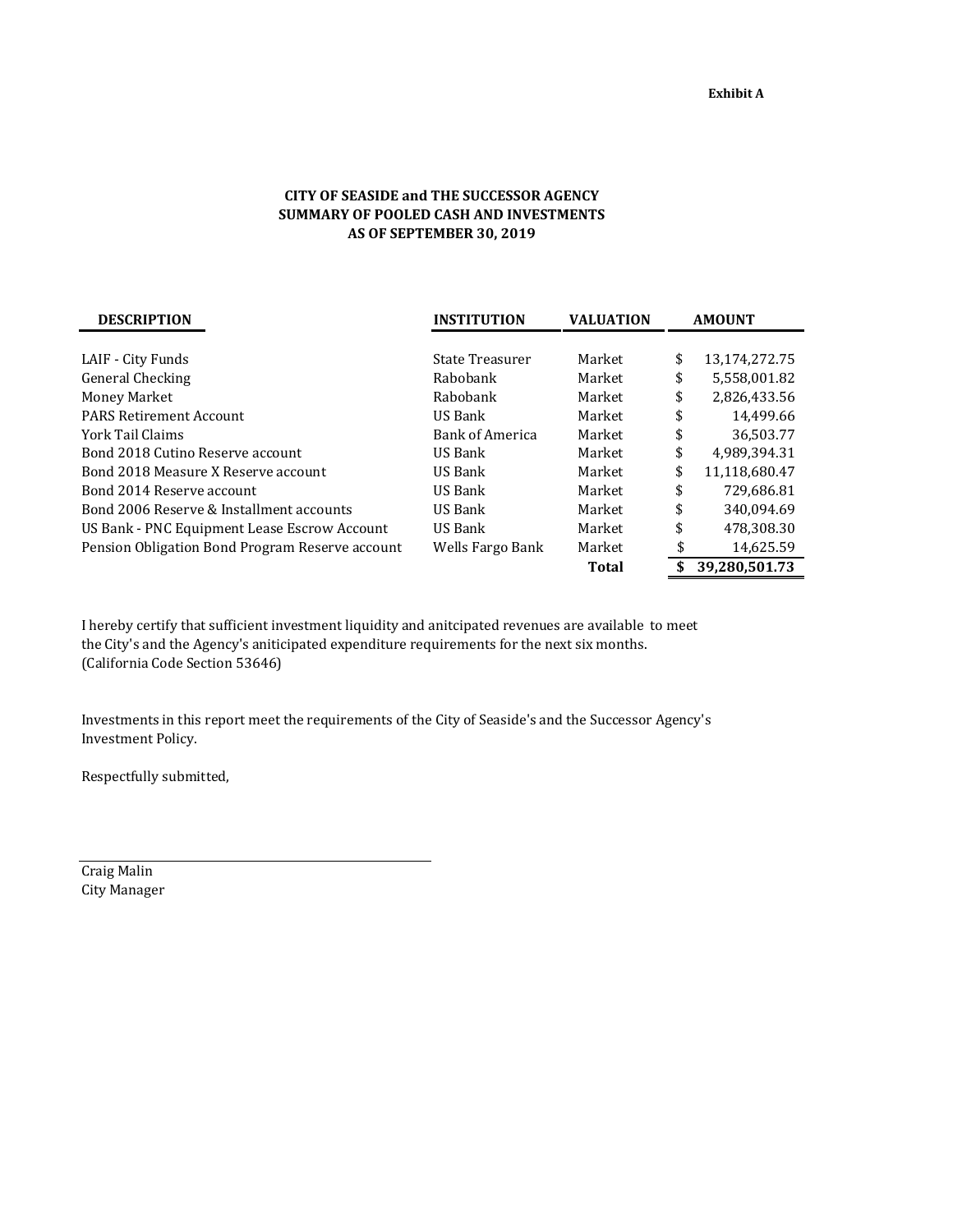## **CITY OF SEASIDE and THE SUCCESSOR AGENCY SUMMARY OF POOLED CASH AND INVESTMENTS AS OF SEPTEMBER 30, 2019**

|                                                                 |          | Book          | % of    | Market        |
|-----------------------------------------------------------------|----------|---------------|---------|---------------|
|                                                                 | Yield    | Value         | Total   | Value         |
|                                                                 |          |               |         |               |
| <b>Investments</b>                                              |          |               |         |               |
| State Treasurer LAIF - City Account                             | 1.28%    | 13,174,272.75 | 33.54%  | 13,174,272.75 |
| <b>Checking Account</b>                                         |          |               |         |               |
| Rabobank - General Checking                                     | $0.00\%$ | 5,558,001.82  | 14.15%  | 5,558,001.82  |
| Rabobank - Money Market                                         | 0.11%    | 2,826,433.56  | 7.20%   | 2,826,433.56  |
| <b>PARS Retirement Account</b>                                  | 0.83%    | 14,499.66     | 0.04%   | 14,499.66     |
| Bank of America-York Checking                                   | $0.00\%$ | 36,503.77     | 0.09%   | 36,503.77     |
| US Bank - Cutino Revenue 2018 Bonds                             |          |               |         |               |
| Installment Payment, Reserve                                    | 0.13%    | 4,989,394.31  | 12.70%  | 4,989,394.31  |
| US Bank - Measure X Revenue 2018 Bonds                          |          |               |         |               |
| Installment Payment, Reserve                                    | 0.12%    | 11,118,680.47 | 28.31%  | 11,118,680.47 |
| US Bank - Redevelopment Agency Merged Area Refunding 2014 Bonds |          |               |         |               |
| Installment Payment, Reserve                                    | 0.12%    | 729,686.81    | 1.86%   | 729,686.81    |
| US Bank - Golf Course 2006 Bonds                                |          |               |         |               |
| Installment Payment, Reserve                                    | 0.14%    | 340,094.69    | 0.87%   | 340,094.69    |
| US Bank - PNC Equipment Lease Escrow Account                    | 0.12%    | 478,308.30    | 1.22%   | 478,308.30    |
| <b>Wells Fargo Bank</b>                                         |          |               |         |               |
| Pension Obligation Bond Program Reserve Account                 | 1.82%    | 14,625.59     | 0.04%   | 14,625.59     |
| <b>Total Cash and Investments</b>                               |          | 39,280,501.73 | 100.00% | 39,280,501.73 |
|                                                                 |          |               |         |               |